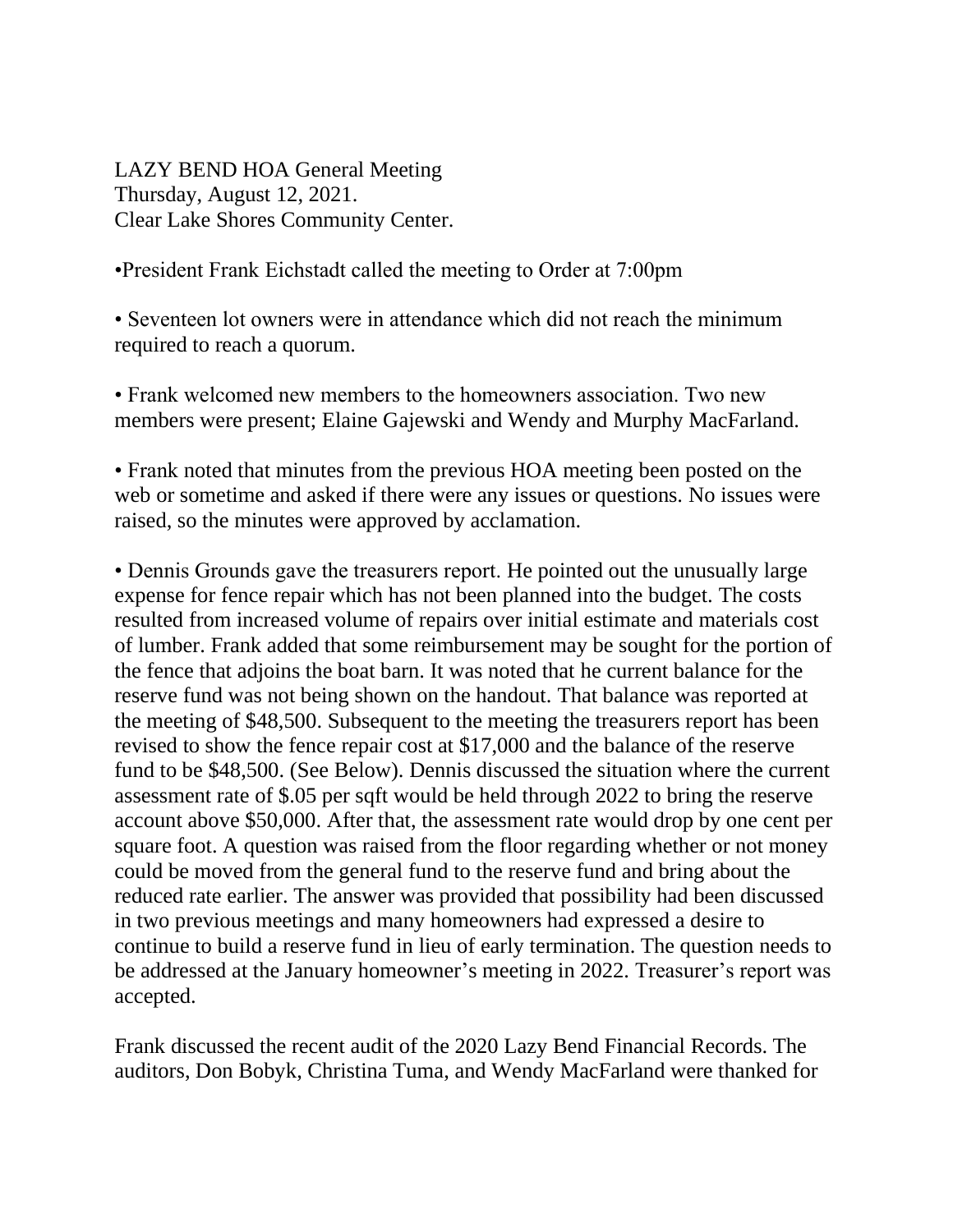their participation in the audit. Frank noted that there were no significant discrepancies found and that the records were in good order.

• Frank introduced the new chairman of the Bulkhead committee, Scott Tuma. Scott comes with a construction and project engineering background. Frank thanked the outgoing chairman, Mike Veraa for all of his work in improving the utility of the bulkhead committee to homeowners. Scott gave the current Bulkhead committee report (see below). He stated that six bulkhead projects have been completed this year and another five were planned before the end of the year. A question was raised from the floor regarding whether this would be a budgetary issue. It was stated that our budget would allow reimbursements to continue this year beyond the budgeted amount. Another question was raised from the floor regarding reimbursement for drainage projects. The response was provided that the homeowners association does reimburse 20% of approve drainage projects that meet HOA criteria. The criteria are stated in the Bulkhead Committee Rules of Order.

• Paul Boswell gave the Architectural Control Committee (ACC) report. He reported several approved projects that had been completed. He discussed a situation with setbacks at 83 Harbor which is a new house under construction. The owners and builders had submitted plans for ACC approval. However, during a change cycle, some changes to the drawings were missed by the ACC, resulting in setback from the street which was less than the required 18 ft by 1.5 ft. The construction of the residence has progressed to the point where this was not a correctable problem. Since ACC approval was granted to the homeowner, the way forward is to issue a letter noting the discrepancy and non-conformance for the record. This exception is not to be taken as a precedent for future construction. The Architectural Control Committee Report agreed to provide such a letter.

A question from the floor was raised about approval which had been requested for the installation of an emergency generator in the setback area on the side of the lot. The response provided was that it was to be treated in the same way as an A/C unit and that such an installation was permissible.

• Frank gave the status of the completion of the West bridge project by Galveston County. Thanks and appreciation were noted for the county commissioner, Darrel Apffel and his staff who had worked with Lazy Bend homeowners and HOA extremely well throughout the project to coordinate and accommodate our needs. A question was raised from the floor regarding the uncompleted sidewalk on the West end of the neighborhood on the Southwest side of Birch Street. Frank gave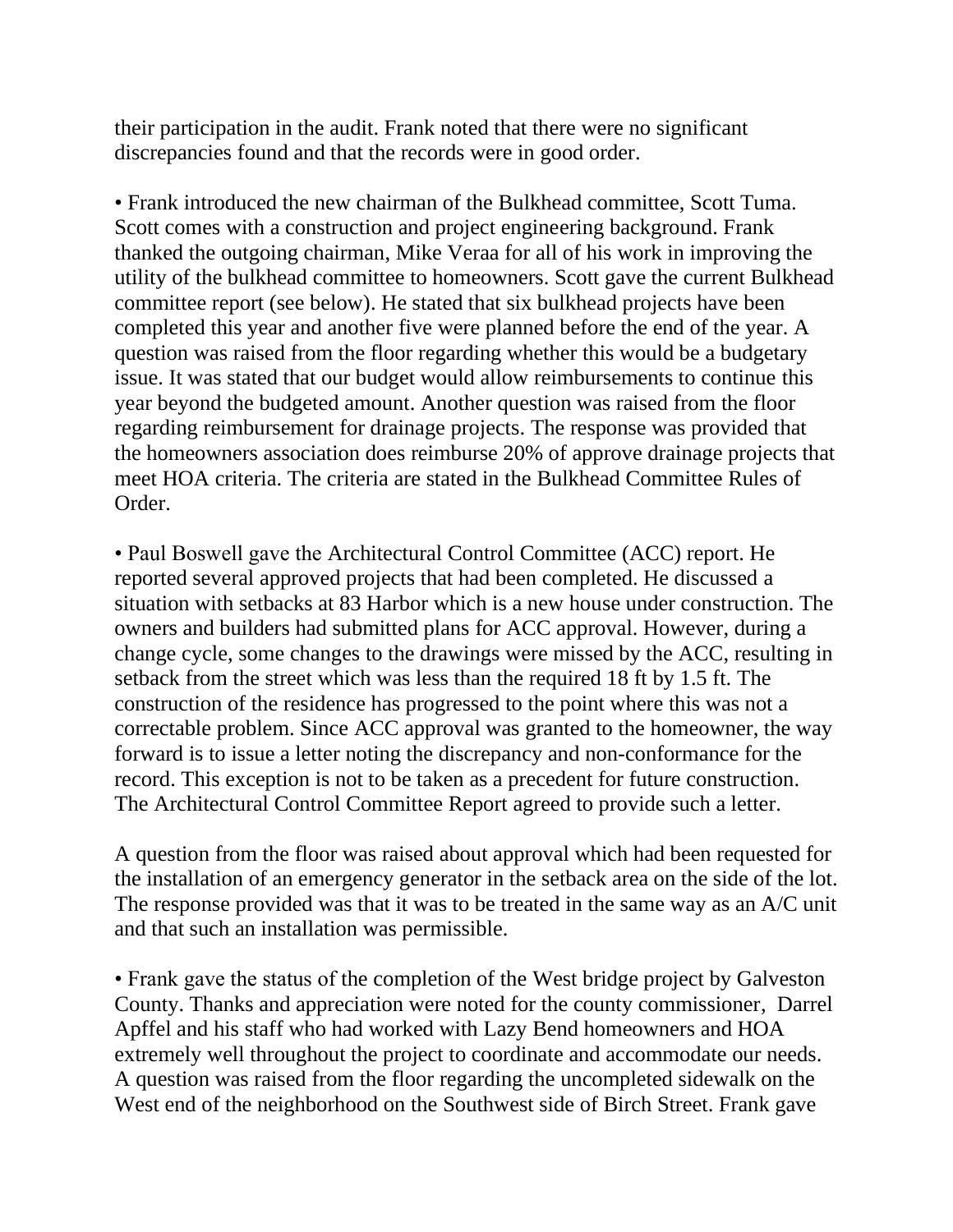the history of that issue and reported that clear Lake Shores could not take further action until the road and bridge were annexed into it's territorial jurisdiction. Since that annexation has no fixed schedule, it was discussed and agreed in general that Lazy Bend would contract for and pay for the cost of completing the sidewalk as soon as practical. That would improve safety and convenience for pedestrians including school children using the sidewalk.

• Frank introduced Christina Johnson Tuma as new member of the Executive Board filling out the unexpired term of Mike Lewis. Christina had overseen the acquisition and installation of new street signs warning motorists that our streets are dead end and no turnarounds are available. Thanks was given to Christina and Scott Tuma for the acquisition and installation of the signs.

• Christina Tuma reported on an HOA investigation into short term rentals. The discussion was about what could be done to assure that homeowner's deed restrictions are well-known and abided by renters both long-term and short-term. The applicable covenants and restrictions were read regarding obnoxious behavior and parking for example. We were reminded that the violation of deed restrictions is between homeowners and the HOA, not renters. It was recommended that homeowners should be encouraged to acquaint renters with HOA covenants and restrictions before violations occur including posting applicable rules and restrictions for renters. No further actions were recommended at this time. We could consider additional steps if violations become common place.

• Frank called for additional topics from the floor. He then discussed the distribution of letters requesting contact information from homeowners and approval to use the information in HOA communications and a printed directory. He requested all homeowners be responsive.

Another topic from the floor was in regard to "derelict" boats. Since there is no definition of "derelict" nor reference in our covenants and restrictions, the only possible applicable reference could be for obnoxious or offensive activity. There was no further discussion.

• The meeting was adjourned at 7:57 PM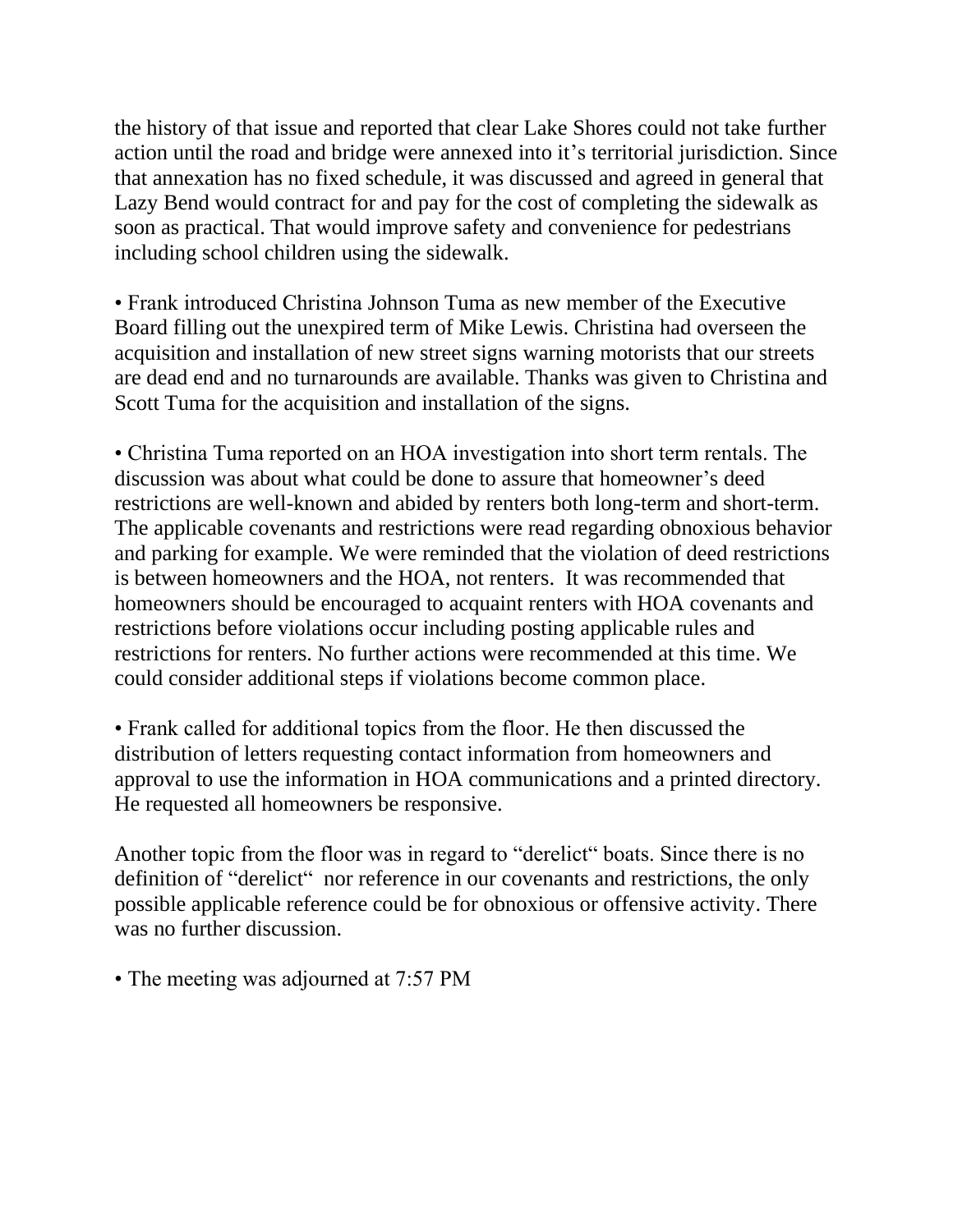## Lazy Bend Assoc. 2021 Budget and Expenses Treasures report Homeowners 12Aug21 (revised)

|                                      |                                     |           |                 | Difference from        |
|--------------------------------------|-------------------------------------|-----------|-----------------|------------------------|
|                                      | <b>Budgeted</b>                     |           | <b>YTD</b>      | <b>Proposed Budget</b> |
| <b>INCOME</b>                        |                                     |           |                 |                        |
| <b>Assessments</b>                   | \$                                  | 60,145.00 | \$<br>60,484.38 | \$<br>339.38           |
| Interest                             |                                     |           | \$              | \$                     |
| <b>Title Transfer Fees</b>           | \$                                  | 500.00    | \$<br>900.00    | \$<br>400.00           |
| Other                                |                                     |           | \$              | \$                     |
| Total                                | \$                                  | 60,645.00 | \$<br>61,384.38 | \$<br>739.38           |
| <b>Reserve Fund transfer</b>         | $\overline{\boldsymbol{\varsigma}}$ | 12,129.00 | \$<br>12,129.00 |                        |
| <b>General Fund Available</b>        | \$                                  | 48,516.00 |                 |                        |
| <b>Expenses</b>                      |                                     |           |                 |                        |
| <b>Bank Charges</b>                  | \$                                  | 24.00     | \$<br>14.00     | \$<br>10.00            |
| <b>CLEMC</b>                         | \$                                  |           | \$              | \$                     |
| <b>bmmunity Liability Insurance</b>  | \$                                  | 1,500.00  | \$<br>1,139.25  | \$<br>360.75           |
| <b>Officers Liability Ins</b>        | $\overline{\$}$                     | 2,000.00  | \$              | \$<br>2,000.00         |
| <b>Street Lighting</b>               | $\overline{\boldsymbol{\varsigma}}$ | 1,020.00  | \$<br>530.47    | \$<br>489.53           |
| Landscaping                          | $\overline{\xi}$                    | 6,000.00  | \$<br>3,130.00  | \$<br>2,870.00         |
| <b>Bulkhead &amp; Drainage</b>       | $\overline{\hat{\mathsf{s}}}$       | 20,000.00 | \$<br>13,644.36 | \$<br>6,355.64         |
| <b>Legal Fees</b>                    | \$                                  | 1,500.00  | \$<br>743.75    | \$<br>756.25           |
| <b>Repairs &amp; Maintainence</b>    | \$                                  | 1,500.00  | \$<br>٠         | \$<br>1,500.00         |
| <b>Street Allowance</b>              | $\overline{\$}$                     | 5,000.00  | \$              | \$<br>5,000.00         |
| <b>Meetings, Supplies &amp; Misc</b> | \$                                  | 1,200.00  | \$<br>503.02    | \$<br>696.98           |
| <b>Fence Repairs</b>                 |                                     |           | \$<br>17,438.37 | \$<br>(17, 438.37)     |
| <b>TOT OPERATING EXPENSE</b>         | \$                                  | 39,744.00 | \$<br>37,143.22 | \$<br>2,600.78         |
|                                      |                                     |           |                 |                        |
| <b>Reserve Fund Interest</b>         |                                     |           |                 |                        |
|                                      |                                     |           |                 |                        |
| <b>Beginning Balance General</b>     | \$                                  | 86,109.96 |                 |                        |
| <b>Checks/Debits</b>                 |                                     |           |                 |                        |
| Deposits/Credits                     |                                     |           |                 |                        |
| <b>Ending Balance -general</b>       |                                     |           | \$<br>98,222.12 |                        |
|                                      |                                     |           |                 |                        |
| <b>Beginning Balance -Reserve</b>    | \$                                  | 36,401.55 |                 |                        |
| <b>Ending Balance -reserve</b>       | \$                                  | 48,530.55 | \$<br>48,531.65 |                        |
| 2020 Number paid                     | 102/102                             |           |                 |                        |
|                                      |                                     |           |                 |                        |